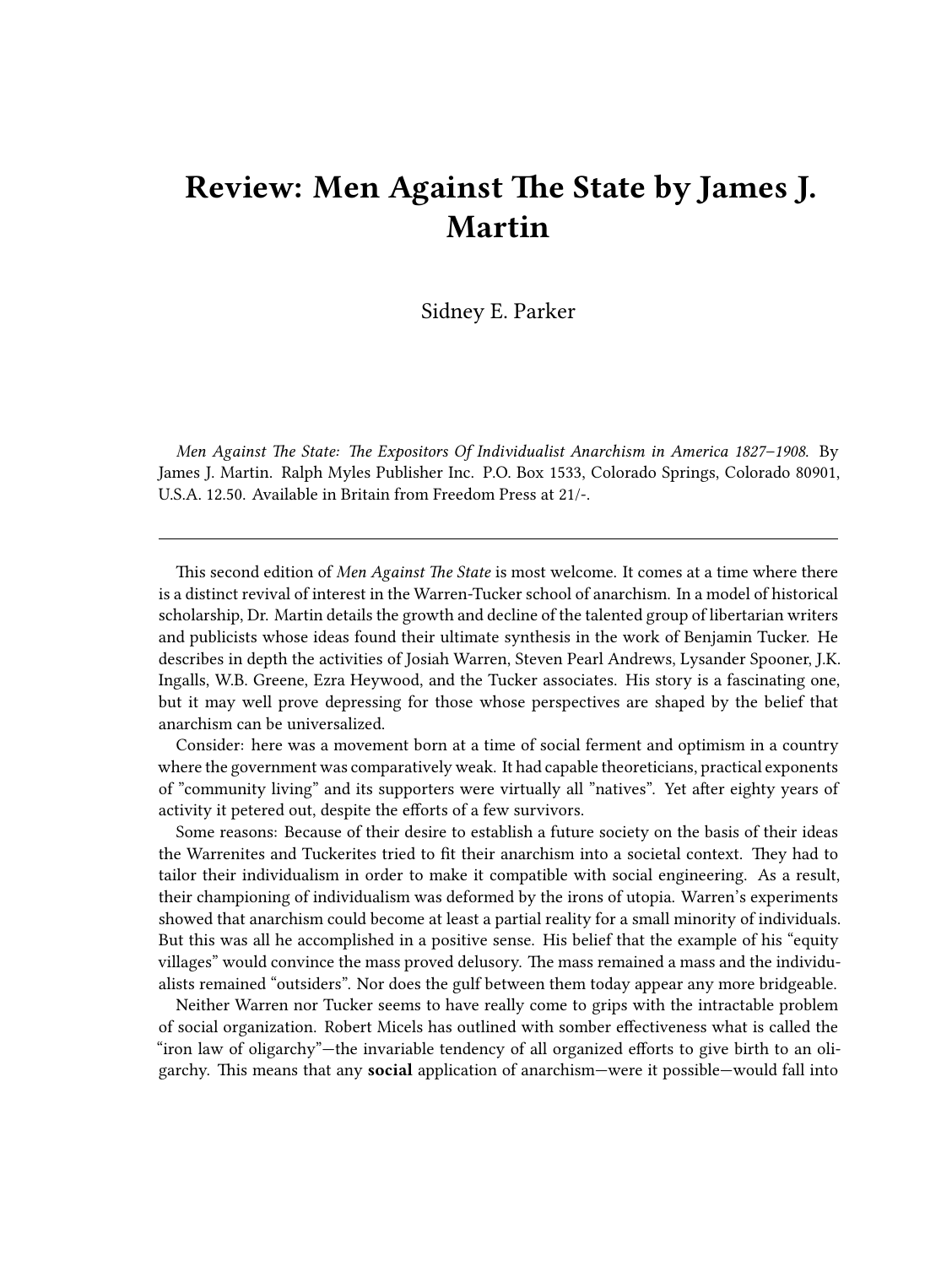the hands of new oligarchs who would become—defacto if not de jure—rulers over the individual. At most it would result in what Estey called the "anarchism of groups", but not the "anarchism of individuals".

Later anarchist individualists have developed a more realistic perspective: the continual conflict of the individual with the social—the Unique against the Collective.

However, Josiah Warren's concept of the **individualization of interests** as opposed to their **combination**, was one of the most fruitful contributions ever made to anarchism. Its eclipse by attempts to link anarchism with collectivism proved disastrous, and led to the idiotic identification of anarchism with "leftism"—even with such totalitarian monstrosities as Maoism.

The value of Warren's concept remains, however. Properly used it is an effective weapon in the struggle for the individual. The "sovereignty of the individual" may never replace the sovereignty of governments, but it can always be opposed to them.

 $Buy - read - reflect!$